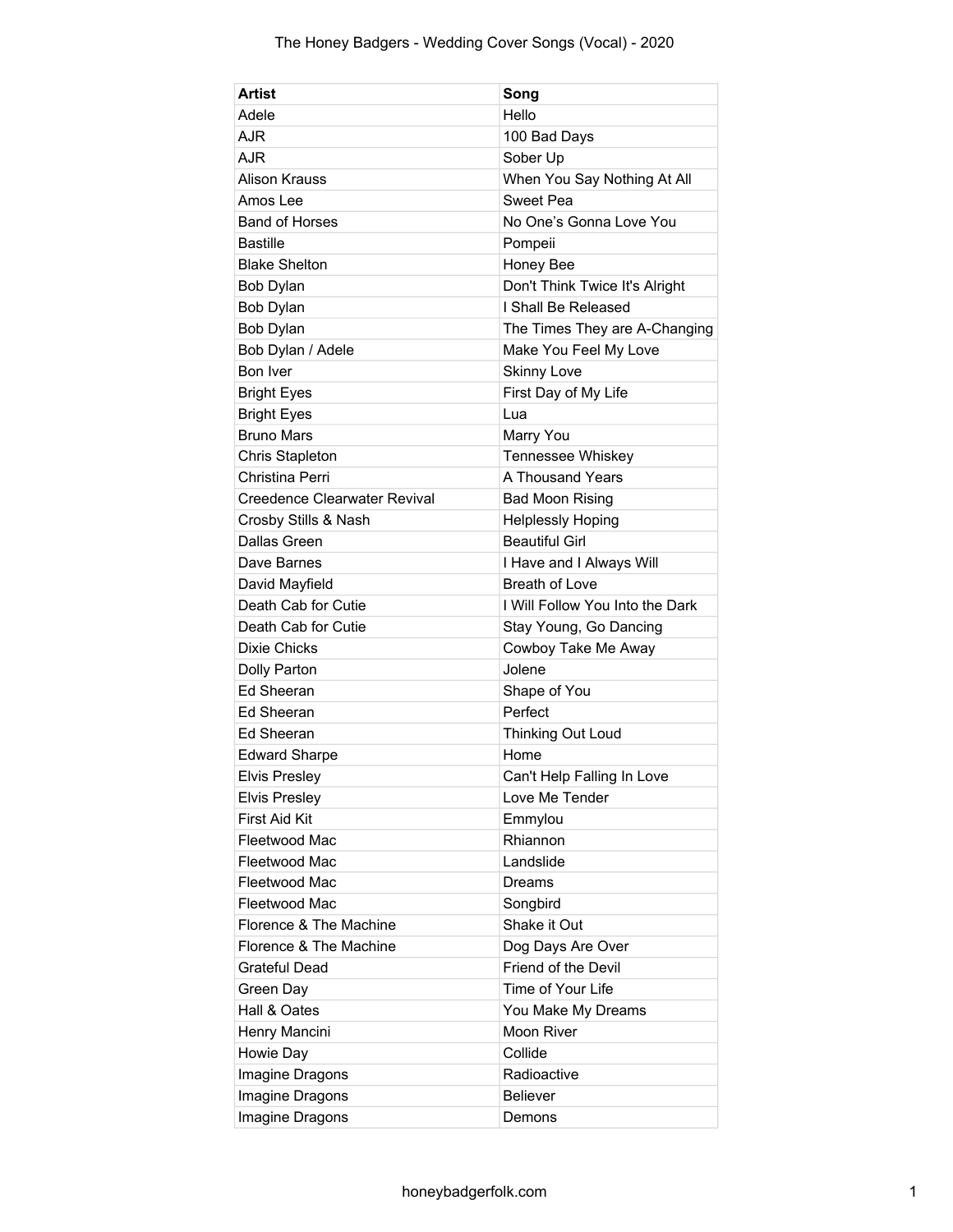| Artist                       | Song                          |
|------------------------------|-------------------------------|
| Ingrid Michaelson            | You and I                     |
| Iron and Wine                | Such Great Heights            |
| Jack Johnson                 | <b>Better Together</b>        |
| James Taylor                 | Fire and Rain                 |
| James Taylor                 | You've Got a Friend           |
| Jason Isbell                 | Cover Me Up                   |
| Jason Mraz                   | Lucky                         |
| Jason Mraz                   | I'm Yours                     |
| Jeff Buckley                 | Hallelujah                    |
| John Denver                  | Take Me Home, Country Roads   |
| John Legend                  | All of Me                     |
| John Prine                   | In Spite of Ourselves         |
| Joni Mitchell                | River                         |
| Joni Mitchell                | <b>Both Sides Now</b>         |
| Joseph                       | White Flag                    |
| Journey                      | Don't Stop Believin'          |
| <b>Fitz and the Tantrums</b> | Let Me Love You               |
| Keane                        | Somewhere Only We Know        |
| King Harvest                 | Dancing In The Moonlight      |
| Lady Antebellum              | Need You Now                  |
| Lauren Daigle                | I Am Yours                    |
| Louis Armstrong              | What a Wonderful World        |
| Michael Jackson              | <b>Thriller</b>               |
| Mumford & Sons               | Little Lion Man               |
| Mumford & Sons               | Timshel                       |
| Nat King Cole                | $L-O-V-E$                     |
| Natalie Imbruglia            | Torn                          |
| <b>Nickel Creek</b>          | The Fox                       |
| Norah Jones                  | Come Away With Me             |
| Oasis                        | Champagne Supernova           |
| Of Monsters and Men          | <b>Little Talks</b>           |
| Old Crow Medicine Show       | Wagon Wheel                   |
| Once                         | <b>Falling Slowly</b>         |
| Owl City                     | <b>Fireflies</b>              |
| Paramore                     | The Only Exception            |
| Passenger                    | Let Her Go                    |
| Patsy Cline                  | <b>Walking After Midnight</b> |
| <b>Phil Collins</b>          | Can't Stop Loving You         |
| Radiohead                    | Creep                         |
| Shania Twain                 | Still the One                 |
| Simon & Garfunkel            | Cecilia                       |
| Simon & Garfunkel            | The Boxer                     |
| Sixpence None the Richer     | Kiss Me                       |
| Soft Cell                    | <b>Tainted Love</b>           |
| <b>Taylor Swift</b>          | Lover                         |
| <b>Taylor Swift</b>          | Love Story                    |
| The Avett Brothers           | January Wedding               |
| The Beatles                  | Can't Buy Me Love             |